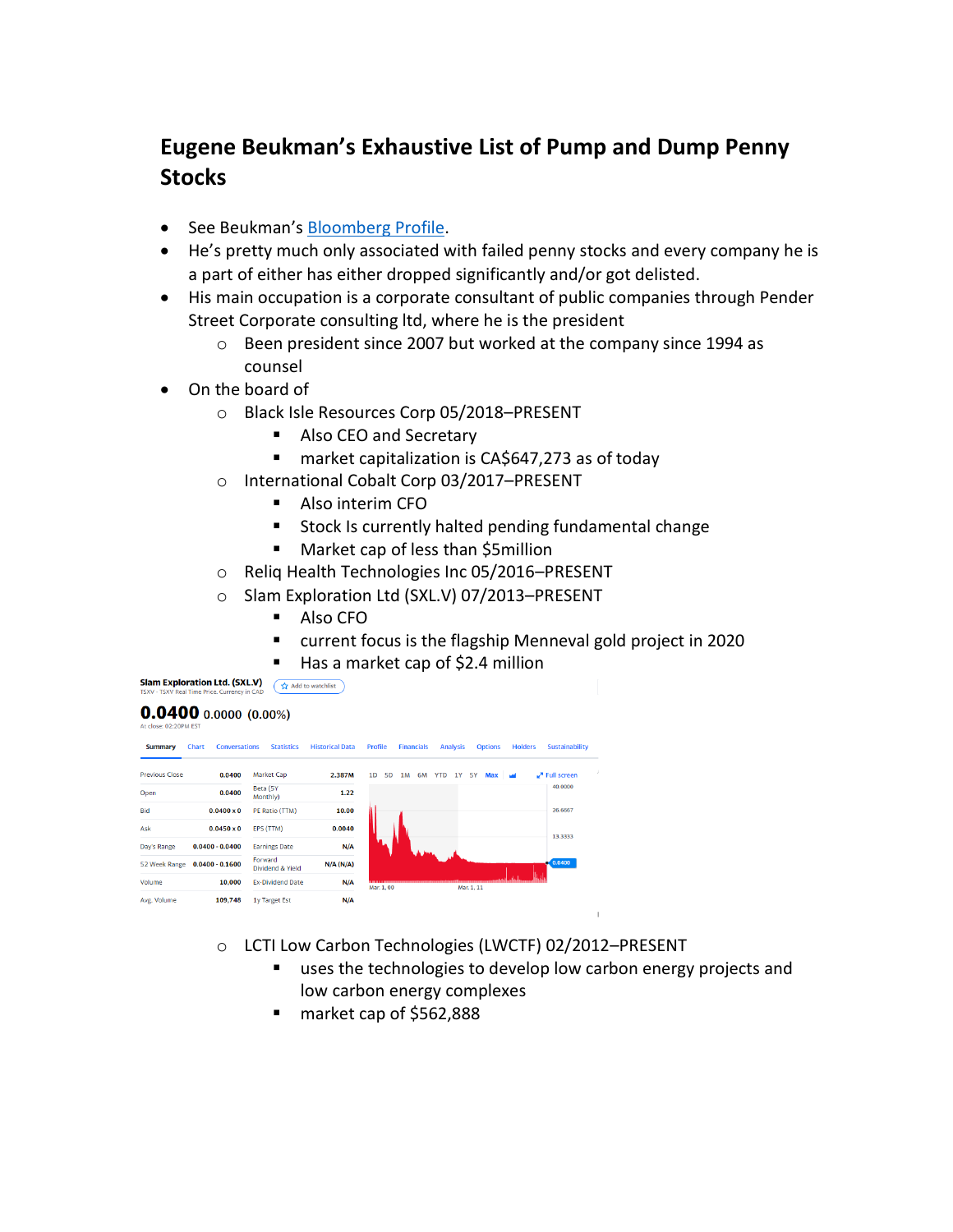|                | Other OTC - Other OTC Delayed Price. Currency in USD        |                      |                             | LCTI Low Carbon Technologies International Inc. (LWCTF) |                |           | Add to watchlist  |                 |           |                         |                |                                               |  |
|----------------|-------------------------------------------------------------|----------------------|-----------------------------|---------------------------------------------------------|----------------|-----------|-------------------|-----------------|-----------|-------------------------|----------------|-----------------------------------------------|--|
|                | $0.0040$ 0.0000 (0.00%)<br>At close: October 29 08:52AM EST |                      |                             |                                                         |                |           |                   |                 |           |                         |                |                                               |  |
| <b>Summary</b> | <b>Chart</b>                                                | <b>Conversations</b> | <b>Statistics</b>           | <b>Historical Data</b>                                  | <b>Profile</b> |           | <b>Financials</b> | <b>Analysis</b> |           | <b>Options</b>          | <b>Holders</b> | <b>Sustainabil</b>                            |  |
| Previous Close | 0.0040                                                      |                      | <b>Market Cap</b>           | 562,888                                                 | 1 <sub>D</sub> | <b>5D</b> | 1M<br>6M          | <b>YTD</b>      | <b>1Y</b> | <b>5Y</b><br><b>Max</b> |                | $\mathbf{r}^n$ Full screen                    |  |
| <b>Dpen</b>    | 0.0040                                                      |                      | Beta (5Y<br>Monthly)        | $N/\Lambda$                                             |                |           |                   |                 |           |                         |                | 0.2400                                        |  |
| 3id            | $0.0000 \times 0$                                           |                      | PE Ratio (TTM)              | N/A                                                     |                |           |                   |                 |           |                         |                | 0.1600                                        |  |
| Ask            | $0.0000 \times 0$                                           |                      | EPS (TTM)                   | N/A                                                     |                |           |                   |                 |           |                         |                | 0.0800                                        |  |
| Day's Range    | $0.0040 - 0.0040$                                           |                      | <b>Earnings Date</b>        | N/A                                                     |                |           |                   |                 |           |                         |                |                                               |  |
| 52 Week Range  | $0.0001 - 0.0310$                                           |                      | Forward<br>Dividend & Yield | N/A (N/A)                                               |                |           |                   |                 |           |                         |                | 0.0040                                        |  |
| Volume         | 120,000                                                     |                      | <b>Ex-Dividend Date</b>     | N/A                                                     | Sep 5, 16      |           |                   |                 |           | May 27, 19              |                |                                               |  |
| Avg. Volume    |                                                             | 0                    | 1y Target Est               | N/A                                                     |                |           |                   |                 |           |                         |                | Trade prices are not sourced from all markets |  |

- o Burnstone Ventures Inc 08/2009–PRESENT
	- Also VP:Administration/Secretary
	- exploration stage company, engages in the acquisition, exploration, and development of mineral resource properties located in the United States and Canada
	- current market cap of £473k

| Zoom                   | 1m 3m 6m YTD 1y 2y 3y 5y All |                     |         |                          |         |         |         |         |
|------------------------|------------------------------|---------------------|---------|--------------------------|---------|---------|---------|---------|
|                        |                              |                     |         |                          |         |         |         |         |
| $\mathbf{b}$ .5        |                              |                     |         |                          |         |         |         |         |
|                        |                              |                     |         |                          |         |         |         |         |
| $\frac{0.25}{1}$       | where where we will          |                     |         | of fort Method Murlinian |         |         |         |         |
|                        |                              |                     |         |                          |         |         |         |         |
| $-0.25$                |                              |                     |         |                          |         |         |         |         |
| Jan '10                | Jan <sup>11</sup>            | Jul <sup>1</sup> 11 | Apr '12 | Oct '12                  | Jul '13 | Apr '14 | Apr '15 | Jan '22 |
| $\left  \cdot \right $ |                              |                     |         | $\mathbf{H}$             |         |         |         |         |

- o Even Technologies Inc 06/2004–PRESENT
	- specializes in the research of advanced digital image and video coding techniques
- o Beukman & Assoc Enterprises 01/1994–PRESENT
	- Also President/Owner
	- firm who pride ourselves in providing personalised service in all aspects of law, debt collections and evictions, both residential and commercial
	- registered in south Africa
- o Pender Street Corp Consulting 2006 -PRESENT
	- Also President/CEO/Owner
	- Was counsel from 1994
	- privately held management company in business since 1990 dedicated in providing exceptional accounting, corporate / management and administration services to public and private companies delivering personalized and cost-effective services tailor made to your company's needs
- o Spotlite360 Iot Solutions Inc 07/2019–10/2021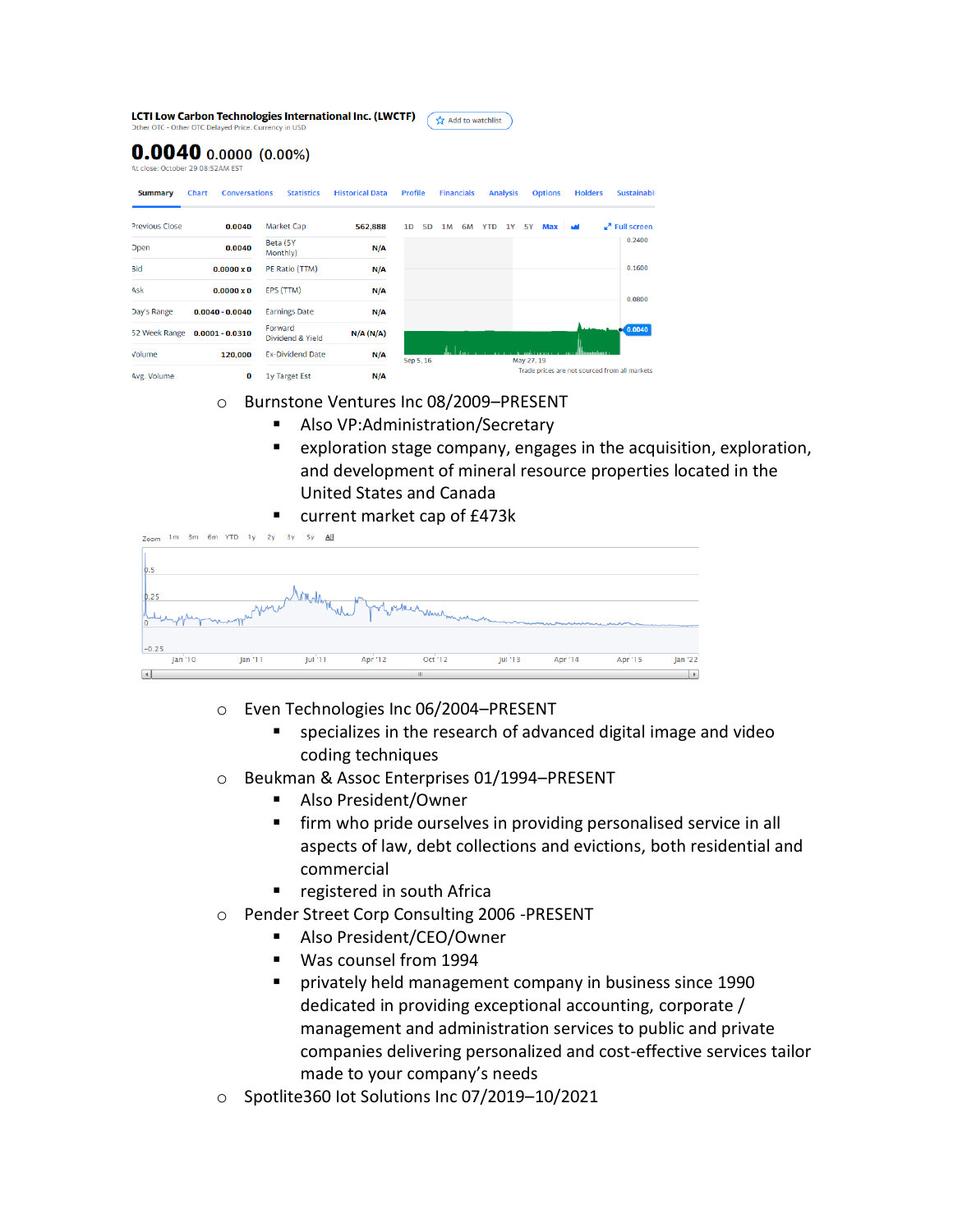- Also Chief Executive Officer
- To provide high-value, rapid ROI based SaaS solutions, leveraging IOT technologies to help customers in healthcare, pharmaceutical and agriculture meet their digital supply chain objectives; gain increased visibility, reduce shrink, loss and theft; improve supply chain velocity; drive labor efficiency; improve asset utilization; and support commitments towards enterprise sustainability
- Current market cap of \$11.5 million and has been down since it went public
- o Bard Ventures Ltd 03/1996–09/2020
	- Also President/CEO
	- The company conducted exploratory drilling to assess mineral rights within the Lone Pine Molybdenum Property outside of Houston, British Columbia, specifically focusing on molybdenum

Stock price dropped significantly during his time here



- o Mag One Products Inc 05/2015–12/2019
	- Also chairman.
	- a technology, processing & production company.
	- Had a market cap of \$2.2 million in October 2020, now the stock no longer trades.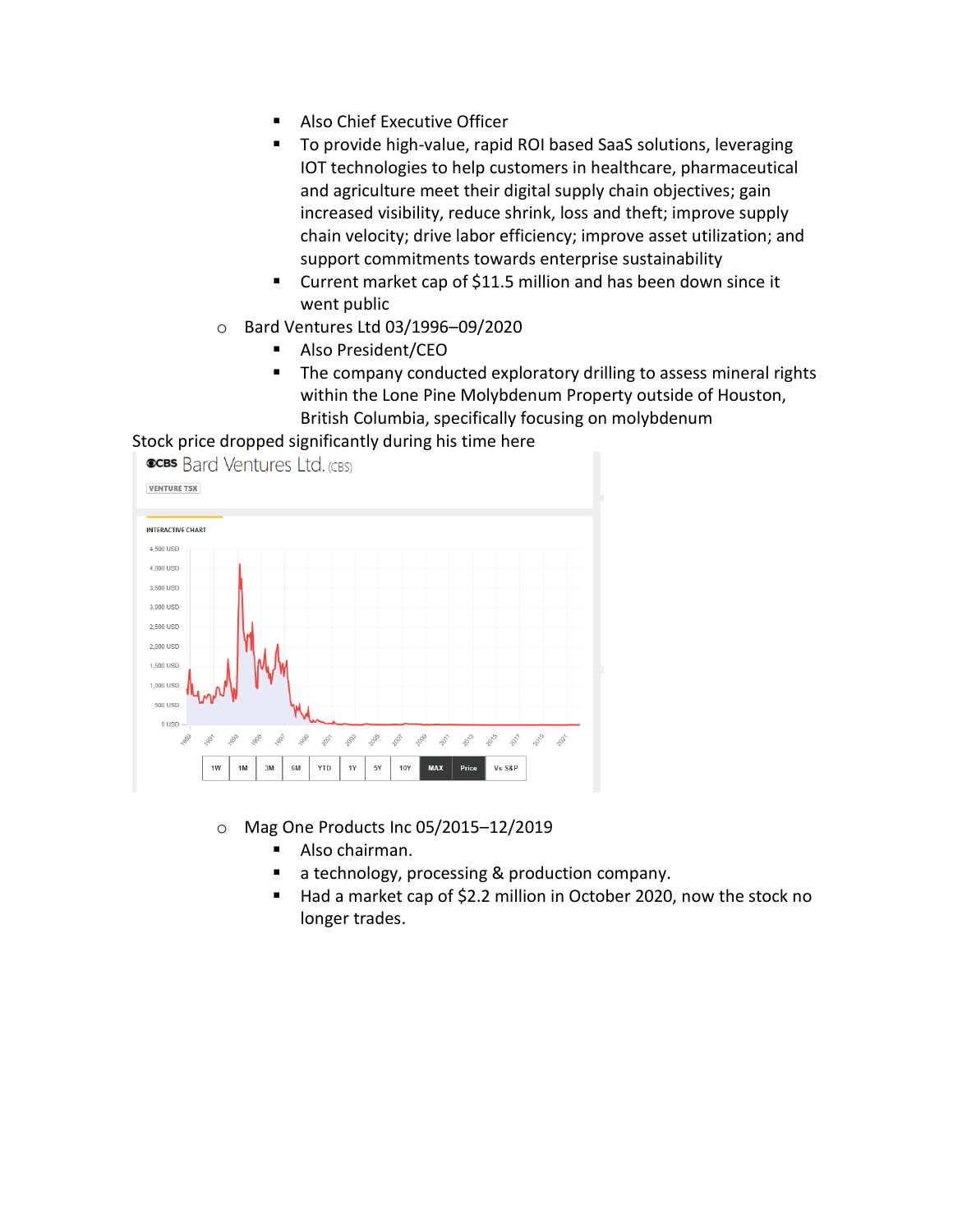

- o Oriental Non-Ferrous Resources Development Inc 07/2015–07/2019
	- Also CEO
	- focuses on the acquisition, exploration, and development of mineral properties
	- stock was delisted
- o Kaneh Bosm Biotechnology Inc 04/2018–09/2018
	- specializes in the acquisition of marijuana projects and cannabisrelated companies
	- change its name to ICC International Cannabis in 2018
- o Gar Ltd 10/2017–08/2018
	- Also CFO
	- **E** junior exploration company
- o Netcoins Hldgs Inc 09/2017–11/2017
	- Also Chief Financial Officer

Halted pending fundamental change market cap of \$558,507<br>Netcoins Holdings Inc. (NETC-X.CN)<br>Canadan Sec - Canadian Sec Real Time Price. Currency in CAD

## $0.1150$  0.0000 (0.00%)

| <b>Summary</b>     | <b>Conversations</b><br><b>Chart</b> | <b>Statistics</b>           | <b>Historical Data</b> | Profile        |                |    | <b>Financials</b> |            | <b>Analysis</b> |            | <b>Options</b> | <b>Holders</b> | <b>Sustainability</b>      |
|--------------------|--------------------------------------|-----------------------------|------------------------|----------------|----------------|----|-------------------|------------|-----------------|------------|----------------|----------------|----------------------------|
| Previous Close     | 0.1150                               | Market Cap                  | 558,507                | 1 <sub>D</sub> | 5 <sub>D</sub> | 1M | 6M                | <b>YTD</b> | <b>1Y</b>       | <b>5Y</b>  | <b>Max</b>     | المد           | $\mathbf{r}^n$ Full screen |
| <b>Dpen</b>        | 0.0000                               | Beta (5Y<br>Monthly)        | $-0.11$                |                |                |    |                   |            |                 |            |                |                | 20,0000                    |
| <b>Bid</b>         | $0.2000 \times N/A$                  | PE Ratio (TTM)              | N/A                    |                |                |    |                   |            |                 |            |                |                | 13.3333                    |
| Ask                | $0.2000 \times N/A$                  | EPS (TTM)                   | $-0.5090$              |                |                |    |                   |            |                 |            |                |                | 6.6667                     |
| <b>Day's Range</b> | $0.1800 - 0.1800$                    | <b>Earnings Date</b>        | N/A                    |                |                |    |                   |            |                 |            |                |                |                            |
| 52 Week Range      | $0.1150 - 0.1800$                    | Forward<br>Dividend & Yield | N/A (N/A)              |                |                |    |                   |            |                 |            |                |                | 0.1150                     |
| /olume             | 0                                    | <b>Ex-Dividend Date</b>     | N/A                    |                | Jan 5, 15      |    |                   |            |                 | Jul 23, 18 | ومناسبونيان    |                |                            |
| Avg. Volume        | 0                                    | 1y Target Est               | N/A                    |                |                |    |                   |            |                 |            |                |                |                            |

- o Vanc Pharmaceuticals Inc 08/2014–05/2017
	- Also secretary and CFO
	- Change Its Name to Avricore Health Inc in 2018

Stock was up 300% during his time there.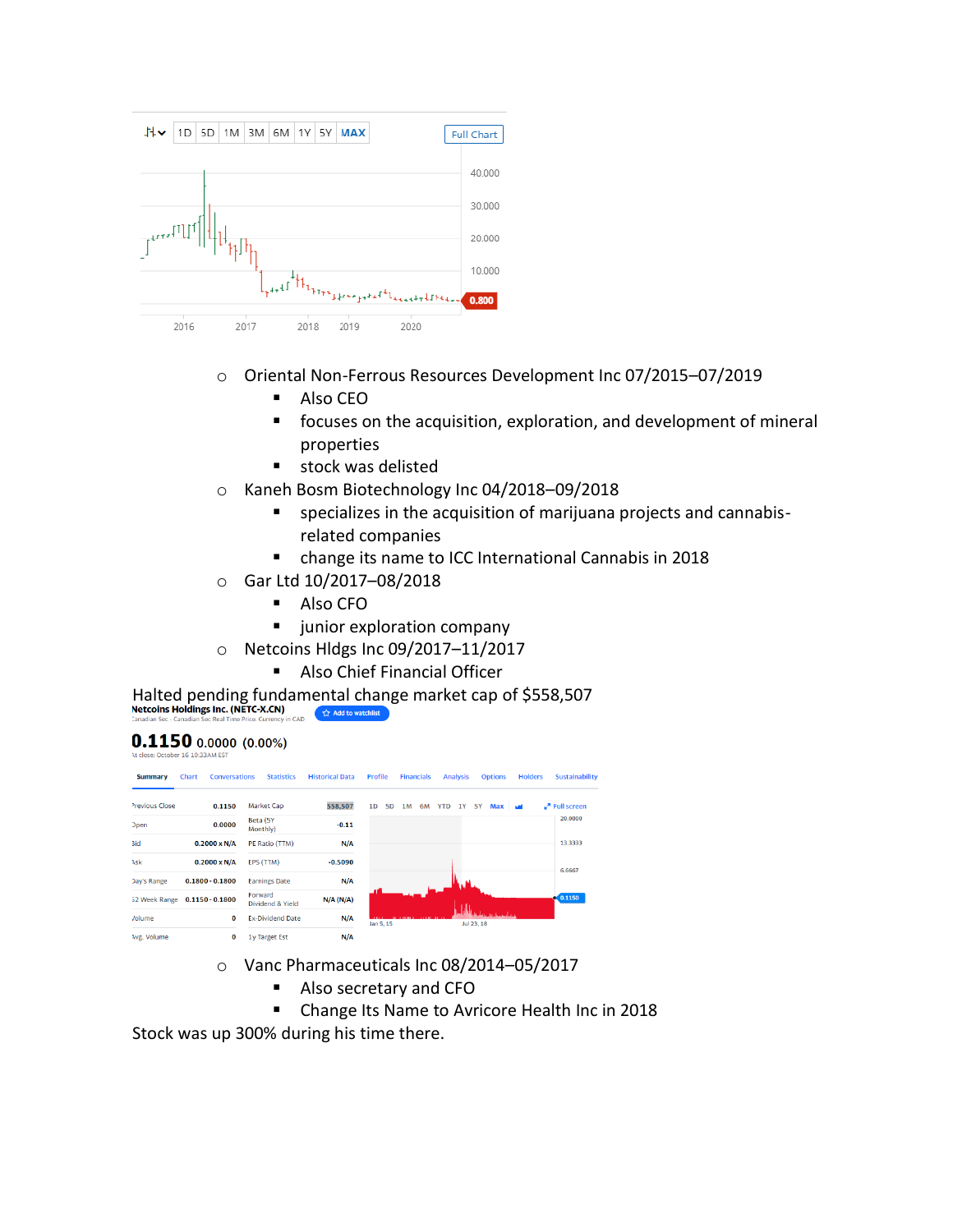Market Summary > Avricore Health Inc



- o Brakpan Ventures Corp UNKNOWN–03/2017
	- Also President/CEO
	- name change to International Cobalt Corp
		- company was mentioned already
- o Moseda Technologies Inc 07/2015–05/2016
	- Reliq before name change in 2016
- o EXMceuticals Inc 02/2013–05/2016
	- Also President
	- focused on cannabinoid extraction, purification and formulation for medical purpose
	- stock down significantly during his time there

**EXMceuticals Inc. (EXM.CN)**  $\left(\begin{array}{c}\n\sqrt{\lambda} & \text{Add to watchlist}\n\end{array}\right)$ **Currency in CAD** 

## $0.2000$  0.0000 (0.00%) At close: February 26 03:45PM EST

| <b>Summary</b>        | Chart             | <b>Conversations</b> | <b>Statistics</b>           | <b>Historical Data</b>         | <b>Profile</b> |           | <b>Financials</b> |    |            | <b>Analysis</b> |           | <b>Options</b> | <b>Holders</b> | <b>Sustainabilit</b>   |  |
|-----------------------|-------------------|----------------------|-----------------------------|--------------------------------|----------------|-----------|-------------------|----|------------|-----------------|-----------|----------------|----------------|------------------------|--|
| <b>Previous Close</b> | 0.2000            |                      | Market Cap                  | 15.146M                        | 1D             | <b>5D</b> | 1M                | 6M | <b>YTD</b> | 1Y              | <b>5Y</b> | Max M          |                | $\sqrt{2}$ Full screen |  |
| Open                  | 0.0000            |                      | Beta (5Y<br>Monthly)        | 1.43                           |                |           |                   |    |            |                 |           |                |                | 2.4000                 |  |
| <b>Bid</b>            | $0.1250 \times 0$ |                      | PE Ratio (TTM)              | N/A                            |                |           |                   |    |            |                 |           |                |                | 1.6000                 |  |
| Ask                   | $0.1250\times 0$  |                      | EPS (TTM)                   | $-0.1530$                      |                |           |                   |    |            |                 |           |                |                |                        |  |
| Day's Range           | $0.2000 - 0.2000$ |                      | <b>Earnings Date</b>        | Dec 27, 2019 -<br>Dec 28, 2019 |                |           |                   |    |            |                 |           |                |                | 0.8000                 |  |
| 52 Week Range         | $0.1700 - 0.2700$ |                      | Forward<br>Dividend & Yield | N/A (N/A)                      |                |           |                   |    |            |                 |           |                |                | 0.2000                 |  |
| Volume                |                   | 0                    | <b>Ex-Dividend Date</b>     | N/A                            |                | Oct 1, 10 |                   |    |            |                 | Jun 1, 16 |                |                |                        |  |
| Avg. Volume           |                   | 0                    | <b>1y Target Est</b>        | N/A                            |                |           |                   |    |            |                 |           |                |                |                        |  |

- o Emerge Resources Corp 09/2013–03/2016
	- Also President/CEO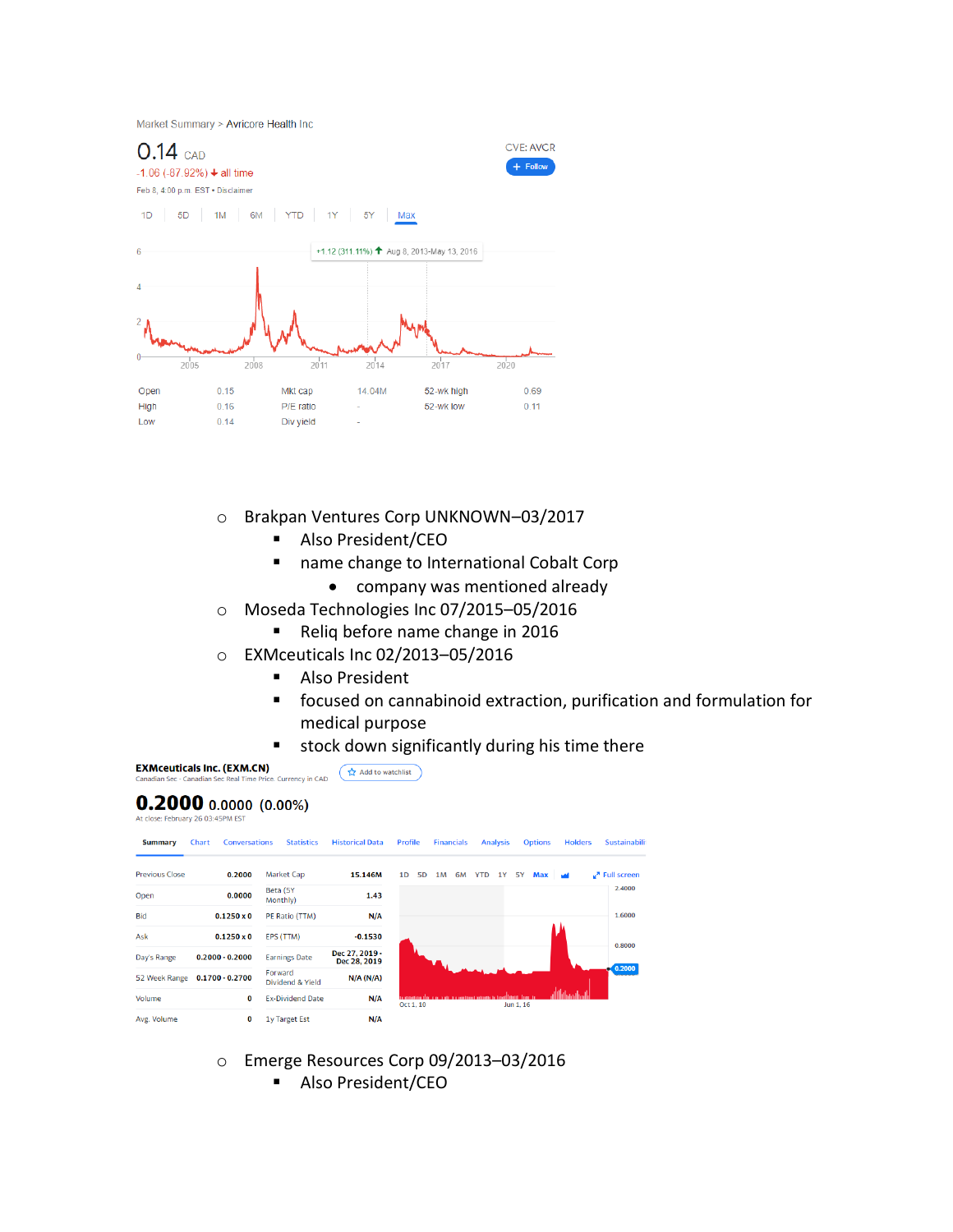■ Now called Vaxil Bio ltd stock down a little slightly during his time there

Market Summary > Vaxil Bio Ltd



- o Acana Capital Corp 09/2011–05/2015
	- Also Chairman/President/CEO
	- part of the Residential Building Construction Industry
	- last traded in September 2017 and is currently delisted
- o Anergy Capital Inc 10/2008–02/2015
	- Acquired by Kraken Robotics
- o Beatrix Ventures Inc 10/2009–09/2013
	- Also President/CEO
	- line of business includes the smelting and refining of nonferrous metals
- o Alda Pharmaceuticals Corp 11/2012–07/2013
	- Also Secretary
	- Now Vanc Pharmaceuticals Inc
- o Encap Investments Inc 08/2008–02/2012
	- EnCap Investments is an American private equity firm, specializing in the energy industry, particularly oil & gas
	- In 2013, EnCap was ranked at #16 Private Equity International's PEI 300 list, with some \$11.8 billion under management
- o Desert Gold Ventures Inc UNKNOWN–11/2011
	- Also President/CEO
	- gold discovery and development company actively engaged in commercial exploration and gold resource development on the African continent
- o stock has been going down since 2004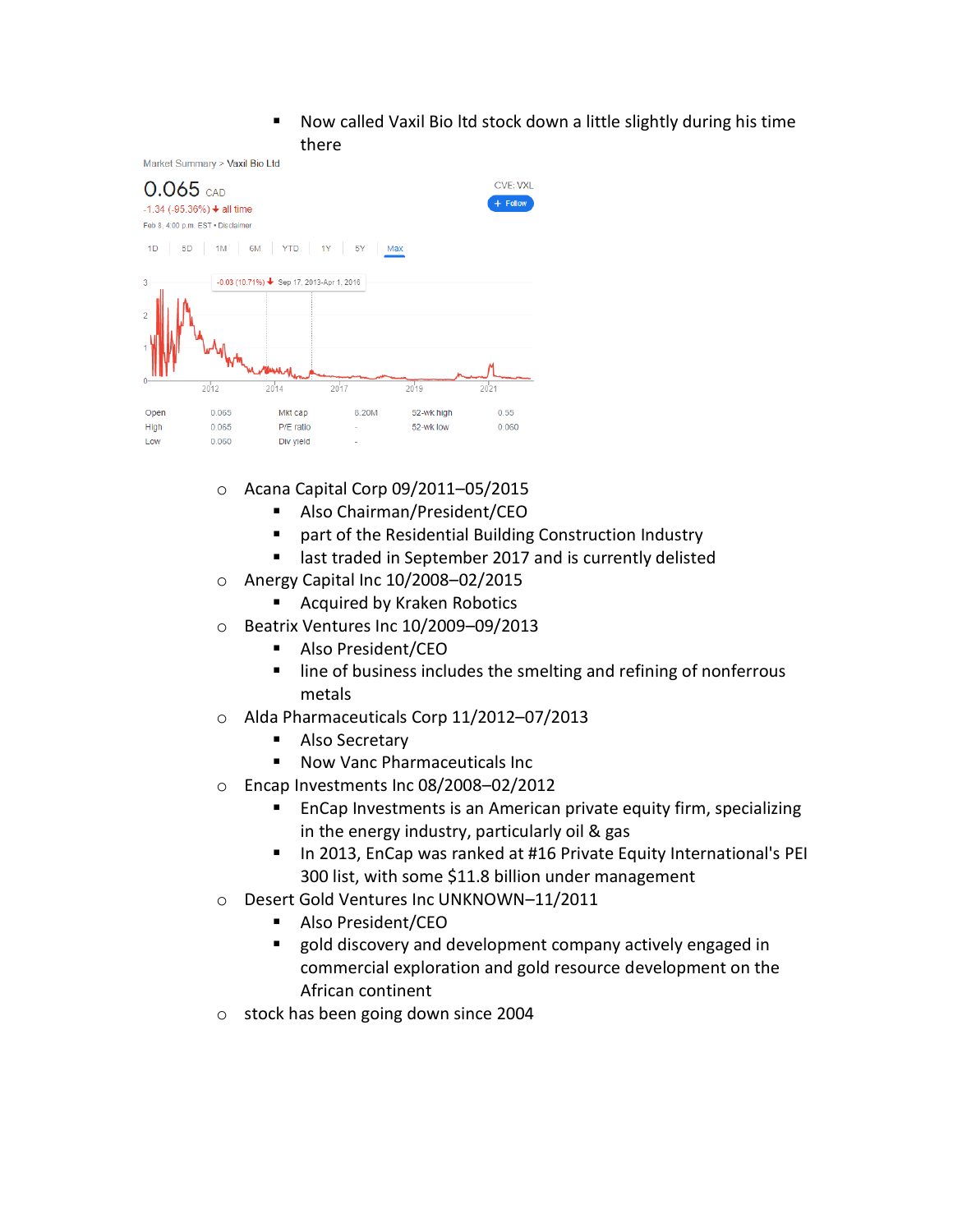|  | Market Summary > Desert Gold Ventures Inc |
|--|-------------------------------------------|
|  |                                           |

| $0.13$ CAD<br>$-63.87$ ( $-99.80\%$ ) $\div$ all time<br>Feb 8, 4:00 p.m. EST . Disclaimer<br>5D<br>1D | 1M                     | 6M YTD 1Y |      | 5Y<br>Max |            |      | <b>CVE: DAU</b><br>$+$ Follow |
|--------------------------------------------------------------------------------------------------------|------------------------|-----------|------|-----------|------------|------|-------------------------------|
| 150                                                                                                    | 16.00 CAD Dec 23, 2005 |           |      |           |            |      |                               |
| 100                                                                                                    |                        |           |      |           |            |      |                               |
| 50                                                                                                     |                        |           |      |           |            |      |                               |
|                                                                                                        | 2007                   | 2009      | 2012 | 2015      | 2018       | 2020 | 2022                          |
| Open                                                                                                   | 0.14                   | Mkt cap   |      | 19.38M    | 52-wk high |      | 0.20                          |
| High                                                                                                   | 0.14                   | P/E ratio |      |           | 52-wk low  |      | 0.10                          |
| Low                                                                                                    | 0.13                   | Div yield |      |           |            |      |                               |

- o Pure Diamonds Exploration Inc 12/2006–08/2009
	- Also VP:Administration/Secretary
	- Pure Diamonds is a diamonds exploration company based in Canada
- o Maxtech Ventures Inc UNKNOWN–05/2007
- o Pure Gold Minerals Inc 11/1997–12/2006
	- Also VP:Administration/Secretary
- o Vertigo Software Inc 03/1999–06/2004
- o Serengeti Minerals Ltd 06/2000–03/2001
- o Consolidated Bard Silver & Gld 05/1999–05/2000
	- Also President/CEO
- o Bard Silver & Gold Ltd 03/1996–05/1999
	- President/CEO
- o Icc International Cannabis Corp 09/2018–UNKNOWN
	- Voluntary Delisting from Canadian Securities Exchange in 2019
- o Kraken Sonar Inc 02/2015–UNKNOWN
- o Aan Ventures Inc 04/2013–UNKNOWN
	- Also Chief Executive Officer
- o Innovative Properties Inc 01/2012–UNKNOWN
- o Grand Peak Capital Corp 01/2012–UNKNOWN
- o Intl Green Ice Inc FORMER
- o Castillian Resources Corp FORMER
- Global Care Capital Inc Secretary 04/2020–PRESENT

Stock went from 1.15 to 0.05 during his time here